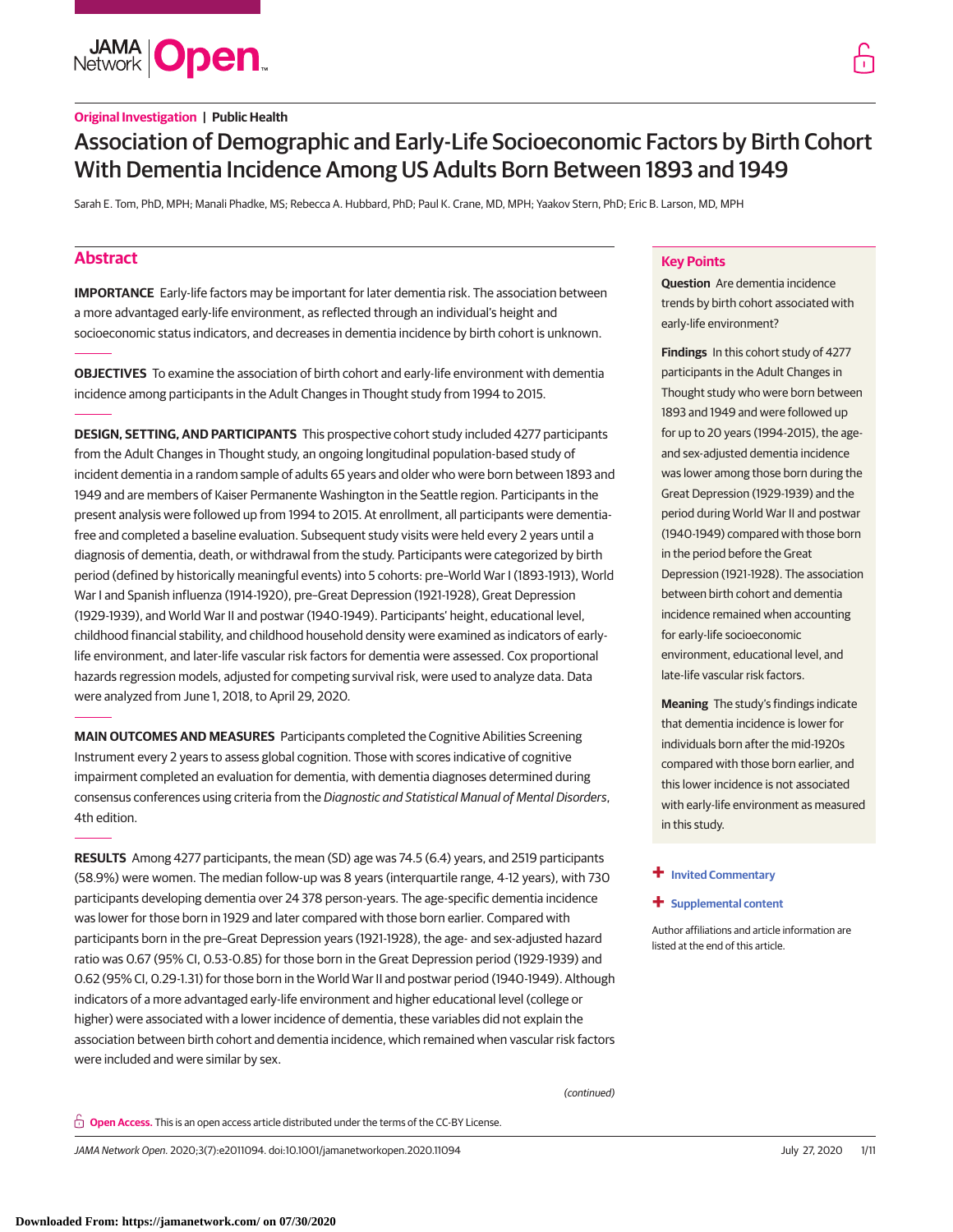### Abstract (continued)

**CONCLUSIONS AND RELEVANCE** Age-specific dementia incidence was lower in participants born after the mid-1920s compared with those born earlier. In this population, the decrease in dementia incidence may reflect societal-level changes or individual differences over the life course rather than early-life environment, as reflected through recalled childhood socioeconomic status and measured height, educational level, and later-life vascular risk.

JAMA Network Open. 2020;3(7):e2011094. doi[:10.1001/jamanetworkopen.2020.11094](https://jama.jamanetwork.com/article.aspx?doi=10.1001/jamanetworkopen.2020.11094&utm_campaign=articlePDF%26utm_medium=articlePDFlink%26utm_source=articlePDF%26utm_content=jamanetworkopen.2020.11094)

# **Introduction**

Studies have found a stabilization or decrease in dementia incidence in the US and Europe beginning in the 1990s.<sup>1-5</sup> Although low educational level, midlife hypertension, midlife obesity, hearing loss, late-life depression, diabetes, physical inactivity, smoking, and social isolation have been identified as risk factors for dementia,<sup>6</sup> previous studies have specifically examined higher educational levels and lower prevalence of midlife vascular risk factors in association with secular trends. Confounding these chronological trends are birth cohort trends, given the major social, economic, and political changes and medical advances that have been associated with increases in standard of living across the life course during the 20th century.<sup>7,8</sup> The few studies that have assessed dementia incidence trends by birth cohort have found decreasing dementia incidence beginning with cohorts born in the mid-1920s.<sup>9-11</sup>

Improvements during the first half of the 20th century with regard to childhood standard of living,<sup>12</sup> especially improvements in nutrition,<sup>13</sup> may have implications for dementia risk. The brain develops most rapidly and is most plastic in the first 5 years of life.<sup>14,15</sup> Strong early brain development supports more complex subsequent neuritic and intraneuronal connections and cognition, conferring lifelong advantage<sup>16</sup> that may be associated with cognitive reserve.<sup>17</sup> Previous studies of secular and birth cohort trends in dementia incidence have not considered indicators of neurocognitive development that occurred before education completion.

Using a population-based cohort with up to 20 years of follow-up, we investigated the associations of birth cohort and early-life environment with dementia incidence. We tested the hypotheses that cohorts born more recently would have a lower dementia incidence and that this trend would be associated with higher early-life socioeconomic status and taller height.

# **Methods**

The Adult Changes in Thought (ACT) study is an ongoing population-based cohort study of incident dementia in a random sample of adults 65 years and older who were born between 1893 and 1949 and are members of Kaiser Permanente Washington (formerly Group Health) in the Seattle region. The institutional review boards of Kaiser Permanente Washington, Columbia University, and the University of Washington approved this study. Written informed consent was obtained from all ACT study participants. This study followed the Strengthening the Reporting of Observational Studies in Epidemiology [\(STROBE\)](https://www.equator-network.org/reporting-guidelines/strobe/) reporting guideline for cohort studies.18

Between 1994 and 1996, 2581 people were enrolled in the ACT study, and between 2000 and 2002, an expansion cohort of 811 people was enrolled. In 2005, the study began ongoing enrollment to replace participants who died, developed dementia, or withdrew from the study, enrolling 120 to 180 participants annually. At study enrollment, participants were dementia-free and completed a baseline evaluation, with subsequent study visits every 2 years until the earliest of either a dementia diagnosis, death, or withdrawal from the study. The 5104 participants in the present study sample comprised those who were followed up from 1994 to 2015; 4888 participants in the sample provided

 $\stackrel{\frown}{\Pi}$  JAMA Network Open. 2020;3(7):e2011094. doi:10.1001/jamanetworkopen.2020.11094 (Reprinted) July 27, 2020 2/11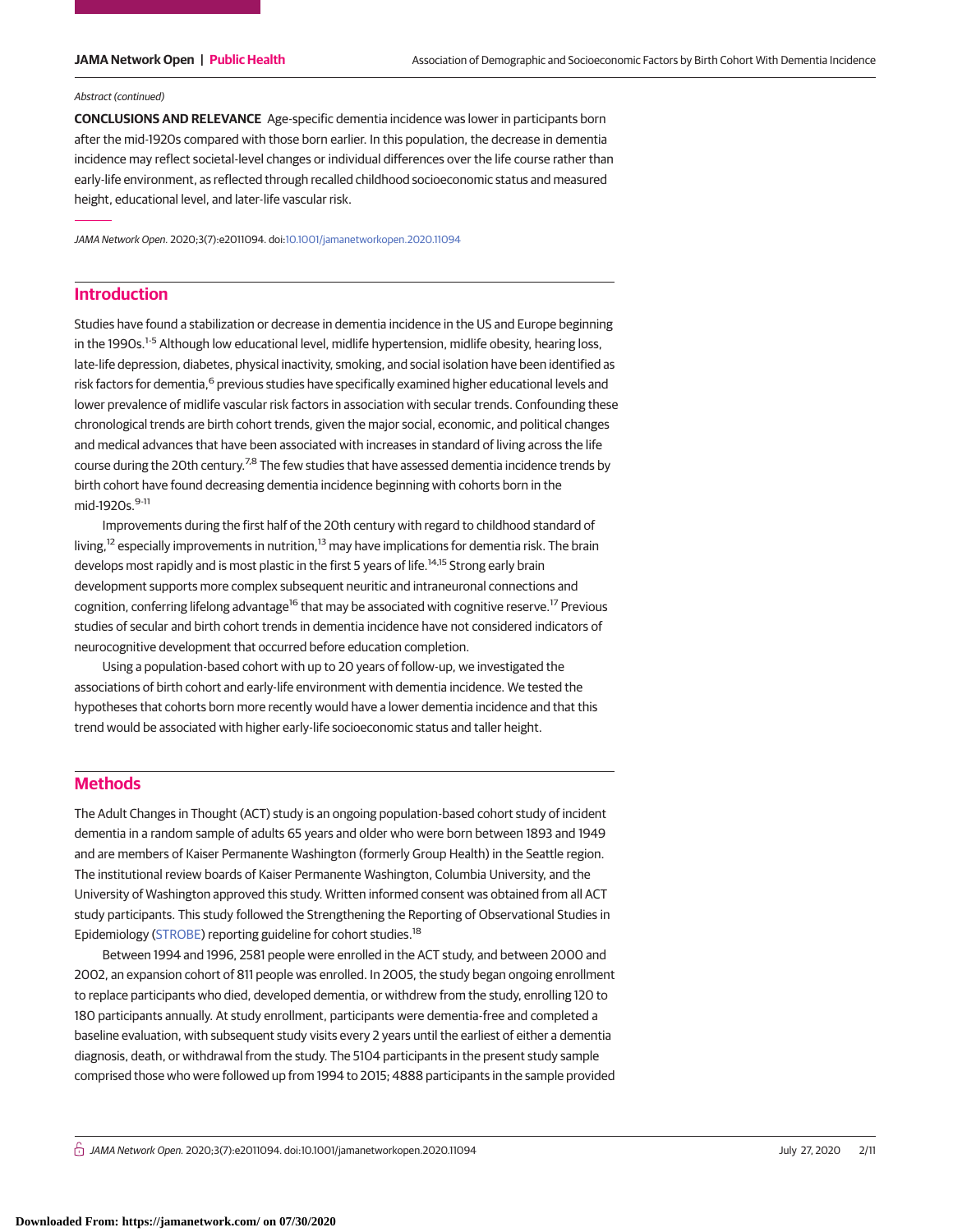their birth year. Of those, 4277 participants who provided information on their sex, age, height, educational level, and early-life socioeconomic status were included in the analysis.

Methods used for dementia diagnosis have been previously described.<sup>19</sup> In brief, participants received the Cognitive Abilities Screening Instrument, a global cognition assessment (score range, 0-100 points, with lower scores indicating worse cognition), <sup>20</sup> every 2 years. A score of less than 86 points prompted a standardized diagnostic evaluation, which included physical and neurological examinations and a neuropsychological test battery. Dementia diagnoses were determined at consensus conferences based on criteria from the Diagnostic and Statistical Manual of Mental Disorders, 4th edition.<sup>21</sup> The consensus conference has been previously described.<sup>19</sup>

Height, an indicator of early-life nutrition<sup>22,23</sup> that has been associated with dementia risk,  $24-26$ was measured at baseline. Participants also reported their year of birth, sex, educational level, whether they had ever received antihypertensive medications or smoked, and whether they had prevalent cardiovascular disease (myocardial infarction, angina, coronary artery bypass grafting, or angioplasty), prevalent cerebrovascular disease (stroke, transient ischemic attack, or carotid endarterectomy), or prevalent diabetes. Body mass index (BMI; calculated as weight in kilograms divided by height in meters squared) was obtained,<sup>2</sup> and apolipoprotein E (APOE) genotype was determined using published methods<sup>27,28</sup> and categorized as the presence or absence of ε4 alleles.

At baseline, participants also reported information about their early-life environment, including maternal and paternal educational levels, family ability to afford basic necessities (able to meet basic needs [food, housing, clothing, and medical care] vs not able to meet  $\geq$ 1 basic need) and small luxuries in childhood, family financial stability up to a participant age of 15 years (financial stability score range, 1-10, with 1 indicating least stable and 10 indicating most stable), and family household density (number of inhabitants per number of bedrooms) up to a participant age of 6 years.

## **Statistical Analysis**

Birth cohorts were classified as pre–World War I (1893-1913), World War I and Spanish influenza (1914-1920), pre–Great Depression (1921-1928), Great Depression (1929-1939), and World War II and postwar (1940-1949) based on historically meaningful events that were determined a priori. The pre–Great Depression group, which was the largest birth cohort, was selected as the reference group to provide statistical stability. To further describe the cohort, we created 5 categories for participant age at study entry (65-69 years, 70-74 years, 75-79 years, 80-84 years, 85-89 years, and  ${\geq}90$ years). For models, we used quartiles of the distribution of participant age at study entry (65-69 years, 70-73 years, 74-79 years, and  $\geq$ 80 years).

We created a combined score for parental educational levels by computing z scores for maternal and paternal educational levels separately, then calculating z scores of the sum. Self-reported childhood financial stability was divided into 4 quartiles based on score ranges (quartile 1 included stability scores of 1-3 points, quartile 2 included scores of 4-5 points, quartile 3 included scores of 6-7 points, and quartile 4 included scores of 8-10 points), with higher quartiles indicating greater stability. Height was categorized into sex-specific quartiles (for women, quartile 1 was ≤155 cm, quartile 2 was >155 cm to  $\leq$ 160 cm, quartile 3 was >160 cm to  $\leq$ 165 cm, and quartile 4 was >165 cm; for men, quartile 1 was  $\leq$  170 cm, quartile 2 was >170 cm to  $\leq$  175 cm, quartile 3 was >175 cm to  $\leq$  180 cm, and quartile 4 was >180 cm). Because participants in the sample reported high educational levels, we dichotomized educational levels as high school and lower vs college and higher.

We described age-specific dementia incidence rates (per 1000 person-years), overall and by birth cohort, by dividing the number of new dementia diagnoses in the age group by the number of person-years in the age group. Standard errors for log-transformed incidence rates were calculated using the delta method.<sup>29</sup> We used the Fine and Gray subdistribution proportional hazards model,<sup>30</sup> which provides a competing risks survival framework, with all-cause dementia as the outcome and death as a competing event. Models used baseline hazards that were stratified by quartiles of age group at study entry and time since study entry as the time axis.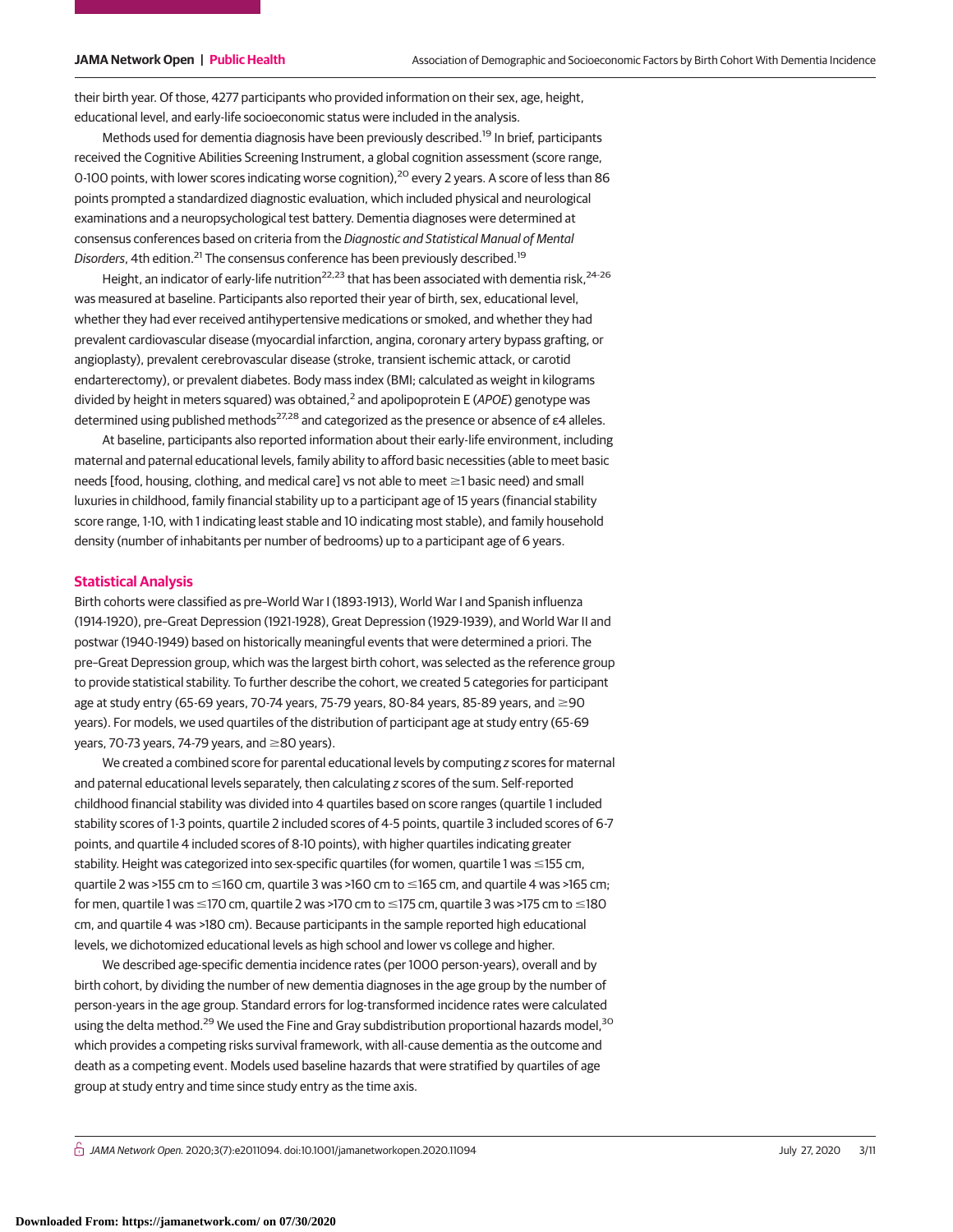To account for the potential mediation between early-life environment and dementia, we investigated the following series of models (including nested sets of covariates): (1) model 1, which included birth cohort and sex; (2) model 2, which included all variables in model 1 plus height, childhood financial stability, family ability to afford basic needs and small luxuries during childhood, and childhood household density; and (3) model 3, which included all variables in model 2 plus participant educational level. We also assessed the potential interaction between sex and birth cohort.

In sensitivity analyses, we separately included parental educational levels (for 3171 participants who provided data), APOE genotype (for 3554 participants who provided data), and vascular risk factors (for 4062 participants who provided data; vascular risk factors included prevalent cardiovascular disease, prevalent cerebrovascular disease, prevalent diabetes, and having ever received antihypertensive medication or smoked), and we added these factors to the model 3 variables. All analyses were conducted using R software, version 3.5.1 (R Project for Statistical Computing).

# **Results**

Among 5104 participants in the present study sample, 4888 participants provided their birth year. Of those, 4277 participants (the mean [SD] age, 74.5 (6.4) years; 2519 women [58.9%]) who provided information on height, educational level, and early-life socioeconomic variables, were included in the analysis. Birth cohorts comprised 483 participants in the pre–World War I cohort, 985 participants in the World War I and Spanish influenza cohort, 1491 participants in the pre–Great Depression cohort, 906 participants in the Great Depression cohort, and 412 participants in the World War II and postwar cohort.

During a total of 24 378 person-years, 730 participants developed dementia. Among the 611 participants who provided their birth year but were not included in the analysis sample, the follow-up period was shorter (median, 0 years; interquartile range [IQR], 0-5 years) compared with those in the analysis sample (median, 8 years; IQR, 4-12 years), but their characteristics were otherwise similar to participants included in the analysis. The maternal educational level in the pre–World War I birth cohort was 4 years lower (median, 8 years; IQR, 8-12 years) than that of the pre–Great Depression cohort (median, 12 years; IQR, 8-13 years) and later birth cohorts (Great Depression cohort, median, 12 years; IQR, 10-14 years; World War II and postwar cohort, median, 12 years; IQR, 12-15 years) (**Table 1**). The paternal educational level was 8 years (IQR, 7-13 years) for the pre–World War I birth cohort, 10 years (IQR, 8-13 years) for the pre–Great Depression birth cohort, and 12 years (IQR, 8-15 years and 11-16 years, respectively) for the Great Depression cohort and the World War II and postwar cohort.

A total of 305 of 483 participants (63%) in the pre–World War I birth cohort reported that their families were able to afford basic needs and small luxuries during childhood compared with 841 of 1491 participants (56%) in the pre–Great Depression birth cohort. The proportion of those able to afford basic needs and small luxuries was greater in more recent birth cohorts (672 of 906 participants [74%] in the Great Depression cohort and 357 of 412 participants [87%] in the World War II and postwar cohort). A similar pattern was observed with regard to childhood financial stability across birth cohorts, with the proportion of participants in the most stable financial quartile increasing from 144 of 483 participants (30%) in the pre–World War I cohort to 178 of 412 participants (43%) in the World War II and postwar cohort.

A comparison of earliest (pre-World War I) to most recent (World War II and postwar) birth cohorts indicated that median height increased by 8 cm for women (from 155 cm [IQR, 150-160 cm] to 163 cm [IQR, 158-168 cm]) and 2 cm for men (from 173 cm [IQR, 168-175 cm] to 175 cm [IQR, 173-180 cm]). Childhood household density was identical across birth cohorts, at 2 inhabitants per bedroom (IQR, 1-2 inhabitants). In the pre–World War I birth cohort, 150 of 483 participants (31%) completed college compared with 331 of 412 participants (80%) in the World War II and postwar

 $\bigcap$  JAMA Network Open. 2020;3(7):e2011094. doi:10.1001/jamanetworkopen.2020.11094 (Reprinted) July 27, 2020 4/11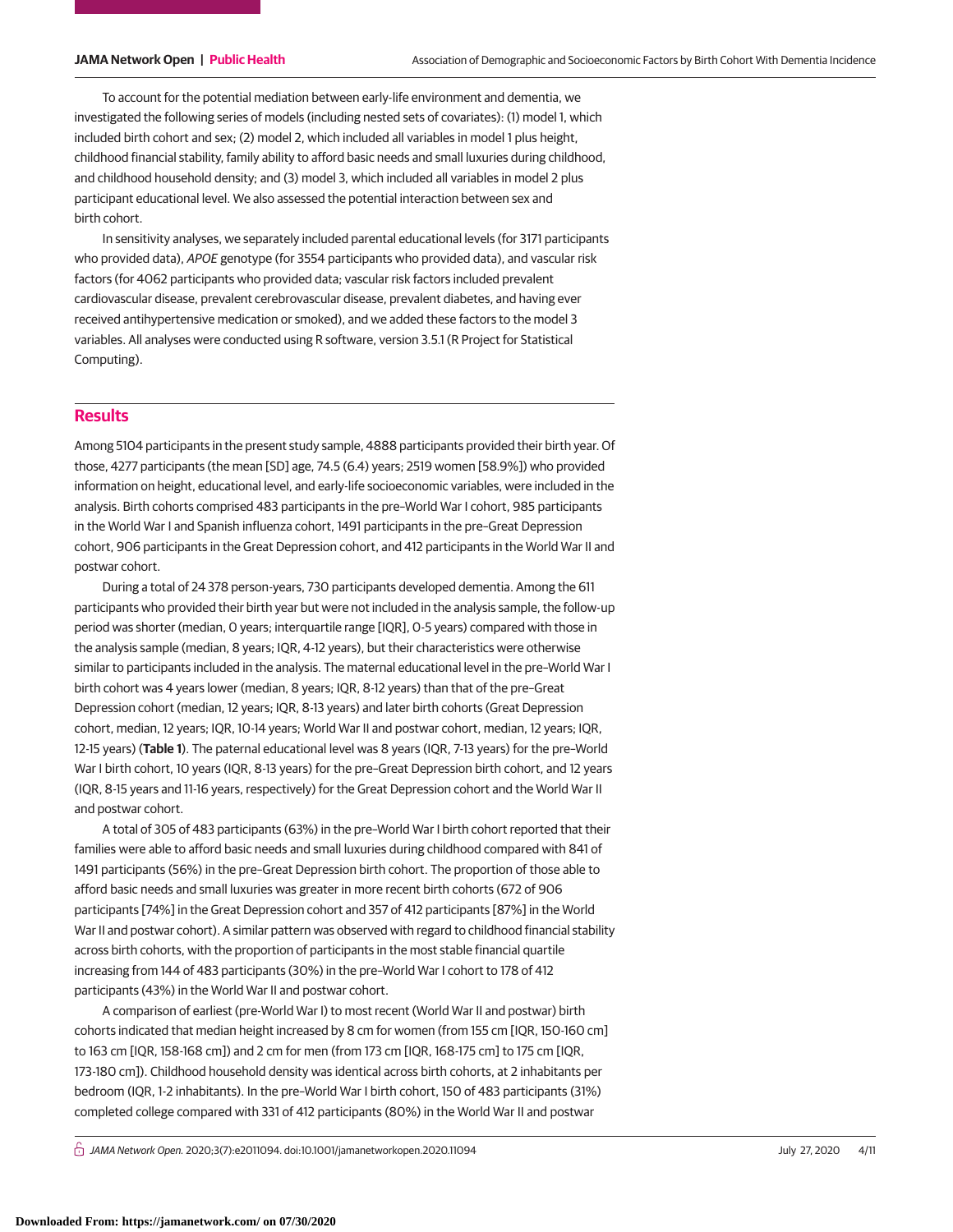birth cohort, with the largest difference in educational level between the pre–Great Depression cohort (666 of 1491 participants [45%] completed college) and the Great Depression cohort (648 of 906 participants [72%] completed college). Smoking was more prevalent among the pre–Great Depression cohort (809 of 1491 participants [56%] had ever smoked) and the Great Depression cohort (452 of 906 participants [54%] had ever smoked), while heart disease (114 of 483 participants [25%] in the pre–World War I cohort vs 32 of 412 participants [8%] in the World War II and postwar cohort) and cerebrovascular disease (59 of 483 participants [13%] in the pre–World War I cohort vs 11

### Table 1. Selected Participant Characteristics by Birth Cohort<sup>a</sup>

|                                                              | $No. (\%)$                 |                                                      |                                                   |                                           |                                             |
|--------------------------------------------------------------|----------------------------|------------------------------------------------------|---------------------------------------------------|-------------------------------------------|---------------------------------------------|
| Characteristic                                               | Pre-WWI<br>$(1893 - 1913)$ | <b>WWI and Spanish</b><br>influenza<br>$(1914-1920)$ | Pre-Great<br><b>Depression</b><br>$(1921 - 1928)$ | Great<br><b>Depression</b><br>(1929-1939) | <b>WWII and</b><br>postwar<br>$(1940-1949)$ |
| Total No.                                                    | 483                        | 985                                                  | 1491                                              | 906                                       | 412                                         |
| Age at baseline,<br>median (IQR), y                          | 85 (82-88)                 | 78 (76-80)                                           | 71 (69-74)                                        | 71 (69-74)                                | 67 (66-68)                                  |
| Female sex                                                   | 328 (68)                   | 596 (61)                                             | 861 (58)                                          | 508 (56)                                  | 219 (53)                                    |
| Educational<br>$level \geq$ college                          | 150 (31)                   | 342 (35)                                             | 666 (45)                                          | 648 (72)                                  | 331 (80)                                    |
| Height,<br>median (IQR), cm                                  |                            |                                                      |                                                   |                                           |                                             |
| Women                                                        | 155 (150-160)              | 157 (155-163)                                        | 160 (155-165)                                     | 163 (157-165)                             | 163 (158-168)                               |
| Men                                                          | 172 (168-175)              | 172 (168-175)                                        | 175 (170-178)                                     | 175 (173-180)                             | 175 (173-180)                               |
| Years of follow-up,<br>median (IQR)                          | $5(3-9)$                   | $8(5-12)$                                            | $11(6-16)$                                        | $7(4-10)$                                 | $4(2-4)$                                    |
| Vascular risk factors at<br>baselineb                        |                            |                                                      |                                                   |                                           |                                             |
| BMI, median (IQR)                                            | 26 (23-28)                 | 26 (24-29)                                           | $27(24-31)$                                       | $27(25-31)$                               | 27 (24-30)                                  |
| Systolic blood<br>pressure,<br>median (IQR)                  | 144 (130-161)              | 142 (129-158)                                        | 137 (125-151)                                     | 133 (121-146)                             | 134 (122-147)                               |
| Ever used<br>hypertension<br>medication                      | 201 (44)                   | 426 (45)                                             | 605 (42)                                          | 371 (45)                                  | 173 (45)                                    |
| Ever smoked                                                  | 196 (43)                   | 468 (49)                                             | 809 (56)                                          | 452 (54)                                  | 183 (47)                                    |
| <b>Diabetes</b>                                              | 24(5)                      | 99 (10)                                              | 169 (12)                                          | 85 (10)                                   | 48 (12)                                     |
| Heart disease                                                | 114 (25)                   | 197 (21)                                             | 270 (19)                                          | 109(13)                                   | 32(8)                                       |
| Cerebrovascular<br>disease                                   | 59 (13)                    | 115 (12)                                             | 128(9)                                            | 67(8)                                     | 11(3)                                       |
| APOE genotype <sup>c</sup>                                   | 87(20)                     | 221 (25)                                             | 336 (25)                                          | 212 (28)                                  | 99 (29)                                     |
| Childhood<br>socioeconomic factors                           |                            |                                                      |                                                   |                                           |                                             |
| Parental years of<br>education,<br>median (IQR) <sup>d</sup> |                            |                                                      |                                                   |                                           |                                             |
| Mother                                                       | $8(8-12)$                  | $10(8-12)$                                           | $12(8-13)$                                        | $12(10-14)$                               | $12(12-15)$                                 |
| Father                                                       | $8(7-13)$                  | $8(8-13)$                                            | $10(8-13)$                                        | $12(8-15)$                                | $12(11-16)$                                 |
| Ability to afford basic<br>needs and small<br>luxuries       |                            |                                                      |                                                   |                                           |                                             |
| Neither                                                      | 44 (9)                     | 113(11)                                              | 174 (12)                                          | 48(5)                                     | 13(3)                                       |
| Basic needs only                                             | 134 (28)                   | 311 (32)                                             | 476 (32)                                          | 186 (21)                                  | 42 (10)                                     |
| <b>Both</b>                                                  | 305 (63)                   | 561 (57)                                             | 841 (56)                                          | 672 (74)                                  | 357 (87)                                    |
| Financial stability <sup>e</sup>                             |                            |                                                      |                                                   |                                           |                                             |
| Quartile 1                                                   | 101 (21)                   | 265 (27)                                             | 404 (30)                                          | 140 (15)                                  | 50 (12)                                     |
| Quartile 2                                                   | 97 (20)                    | 224 (23)                                             | 321 (21)                                          | 234 (26)                                  | 87 (21)                                     |
| Quartile 3                                                   | 141 (29)                   | 263 (27)                                             | 437 (29)                                          | 260 (29)                                  | 97(24)                                      |
| Quartile 4                                                   | 144 (30)                   | 233 (23)                                             | 293 (20)                                          | 272 (30)                                  | 178 (43)                                    |
| Household density,<br>median $(IQR)^{t}$                     | $2(1-2)$                   | $2(1-2)$                                             | $2(1-2)$                                          | $2(1-2)$                                  | $2(1-2)$                                    |

 $\bigcap$  JAMA Network Open. 2020;3(7):e2011094. doi:10.1001/jamanetworkopen.2020.11094 (September 1997) July 27, 2020 5/11

Abbreviations: BMI, body mass index (calculated as weight in kilograms divided by height in meters squared); IQR, interquartile range; WWI, World War I; WWII, World War II.

- <sup>a</sup> Includes 4277 participants with at least 1 follow-up visit who provided information on birth year, age, sex, height, educational level, ability to afford basic needs and small luxuries during childhood, childhood financial stability, and childhood household density.
- <sup>b</sup> Includes only the 4065 participants who provided information on baseline vascular risk factors (BMI, systolic blood pressure, use of hypertension medications, and smoking, diabetes, heart disease, and cerebrovascular disease status).
- <sup>c</sup> Includes only the 3720 participants who provided information on APOE genotype.
- <sup>d</sup> Includes only the 3511 participants who provided information on maternal educational level and the 3629 participants who provided information on paternal educational level.
- <sup>e</sup> Quartile 1 indicates least financial stability and quartile 4 indicates most financial stability.
- <sup>f</sup> Measured as number of inhabitants per number of bedrooms.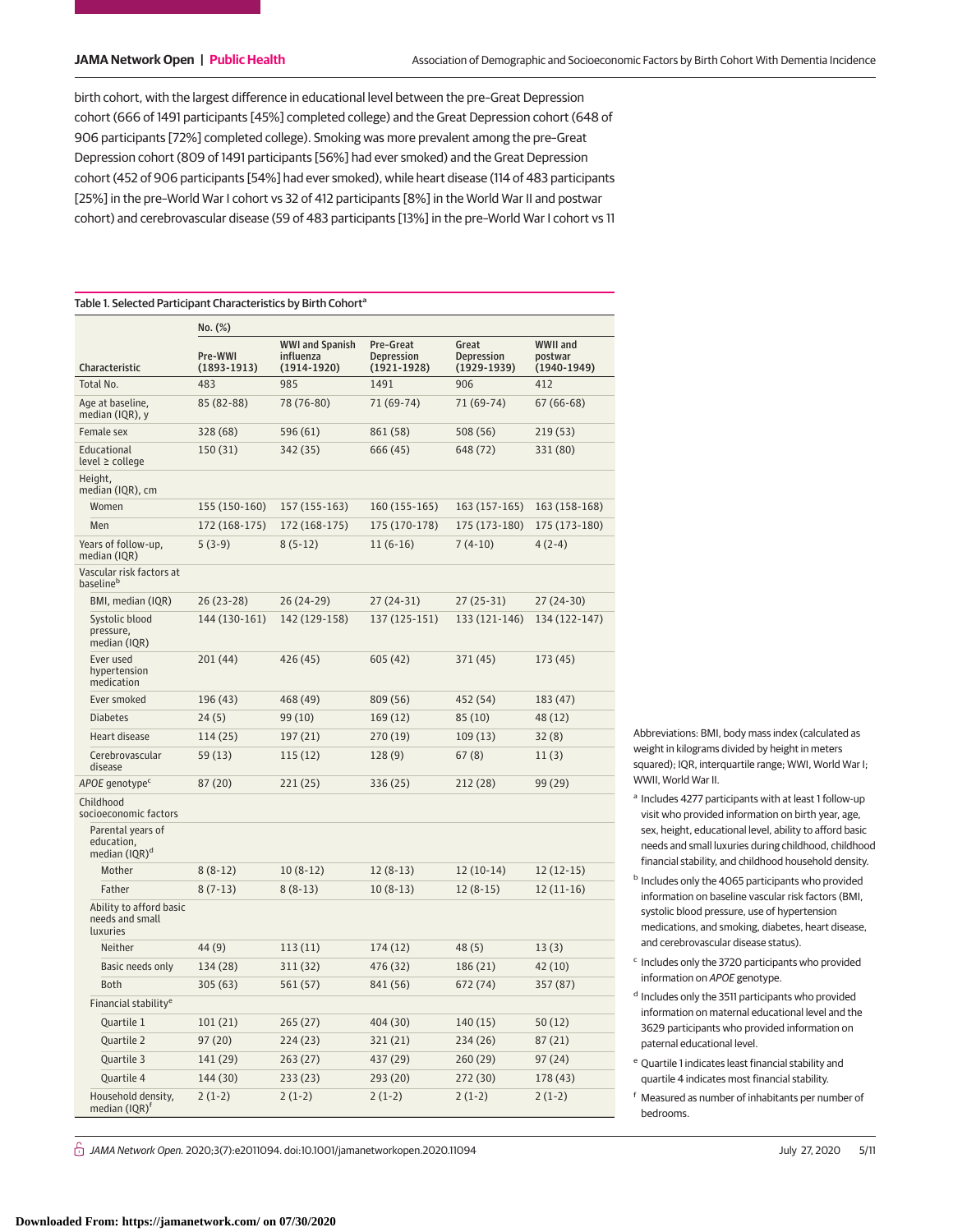of 412 participants [3%] in the World War II and postwar cohort) were less prevalent in the more recently born cohorts.

Unadjusted dementia incidence increased with age for all birth cohorts (**Figure**; eTable 1 in the [Supplement\)](https://jama.jamanetwork.com/article.aspx?doi=10.1001/jamanetworkopen.2020.11094&utm_campaign=articlePDF%26utm_medium=articlePDFlink%26utm_source=articlePDF%26utm_content=jamanetworkopen.2020.11094). Age-specific dementia incidence was similar for the pre–World War I, World War I and Spanish influenza, and pre–Great Depression cohorts and was lower in the Great Depression cohort, with the exception of participants aged 75 to 79 years. The World War II and postwar cohort had a similar dementia incidence for participants aged 65 to 69 years and a higher incidence for participants aged 70 to 74 years compared with those in the Great Depression cohort.

After adjusting for age and sex, dementia risk was lower for the Great Depression cohort (hazard ratio [HR], 0.67; 95% CI, 0.53-0.85) (model 1 in **Table 2**) and remained lower for the World War II and postwar cohort (HR, 0.62; 95% CI, 0.29-1.31) compared with the referent pre–Great Depression birth cohort. The 2 shortest height quartiles were associated with higher dementia risk (quartile 1, HR, 1.71; 95% CI, 1.35-2.17; quartile 2, HR, 1.43; 95% CI, 1.12-1.83) compared with the tallest height quartile (quartile 4; referent group) (model 2 in Table 2). In model 2, participants in quartiles with the least childhood financial stability had a lower risk of dementia (quartile 1, HR, 0.73; 95% CI, 0.59-0.90; quartile 2, HR, 0.81; 95% CI, 0.67-0.98) compared with those in the quartile with the most financial stability (quartile 4; referent group). With regard to childhood household density, an increase of 1 inhabitant per bedroom was associated with an 8% decrease in dementia risk (HR, 0.92; 95% CI, 0.85-0.99). The association between more recent birth cohort and risk of dementia persisted after accounting for early-life socioeconomic variables (model 2 in Table 2).

In model 3, which accounted for participant educational level, the associations of birth cohort and early-life socioeconomic status with dementia risk remained similar, with dementia risk lower for the Great Depression (HR, 0.71; 95% CI, 0.56-0.90) and World War II and postwar (HR, 0.69; 95% CI, 0.32-1.45) cohorts compared with the referent pre–Great Depression cohort and lower in quartiles with the least financial stability (quartile 1, HR, 0.71; 95% CI, 0.58-0.88; quartile 2, HR, 0.80; 0.67- 0.97) compared with the most financial stability in childhood (model 3 in Table 2). The association between birth cohort and dementia incidence did not differ by sex (eTable 2 in the [Supplement\)](https://jama.jamanetwork.com/article.aspx?doi=10.1001/jamanetworkopen.2020.11094&utm_campaign=articlePDF%26utm_medium=articlePDFlink%26utm_source=articlePDF%26utm_content=jamanetworkopen.2020.11094). In sensitivity analyses, the results were similar when parental educational level, APOE genotype, and vascular risk factors were individually included (eTable 3 in the [Supplement\)](https://jama.jamanetwork.com/article.aspx?doi=10.1001/jamanetworkopen.2020.11094&utm_campaign=articlePDF%26utm_medium=articlePDFlink%26utm_source=articlePDF%26utm_content=jamanetworkopen.2020.11094).

# **Discussion**

Among those born at the turn of the 20th century through the mid-20th century who participated in the ACT study, the age-specific dementia incidence was lower for participants born in 1929 and later compared with those born earlier. This trend was not explained by recalled childhood socioeconomic status and measured height, which reflect early-life environment, nor was it explained by educational



The graph includes participants with information available on birth cohort, age, sex, height, childhood financial stability, ability to afford basic needs during childhood, childhood household density, participants' educational level, and parental educational levels. Age-specific dementia incidence rates were calculated by dividing the number of new dementia diagnoses in the age group by the number of person-years in the age group. Error bars indicate 95% CIs, which are shown for the pre–Great Depression birth cohort (n = 3174) as an example. WWI indicates World War I; WWII, World War II.

### Figure. Age-Specific Dementia Incidence by Birth Cohort

 $\stackrel{\frown}{\Pi}$  JAMA Network Open. 2020;3(7):e2011094. doi:10.1001/jamanetworkopen.2020.11094 (Reprinted) July 27, 2020 6/11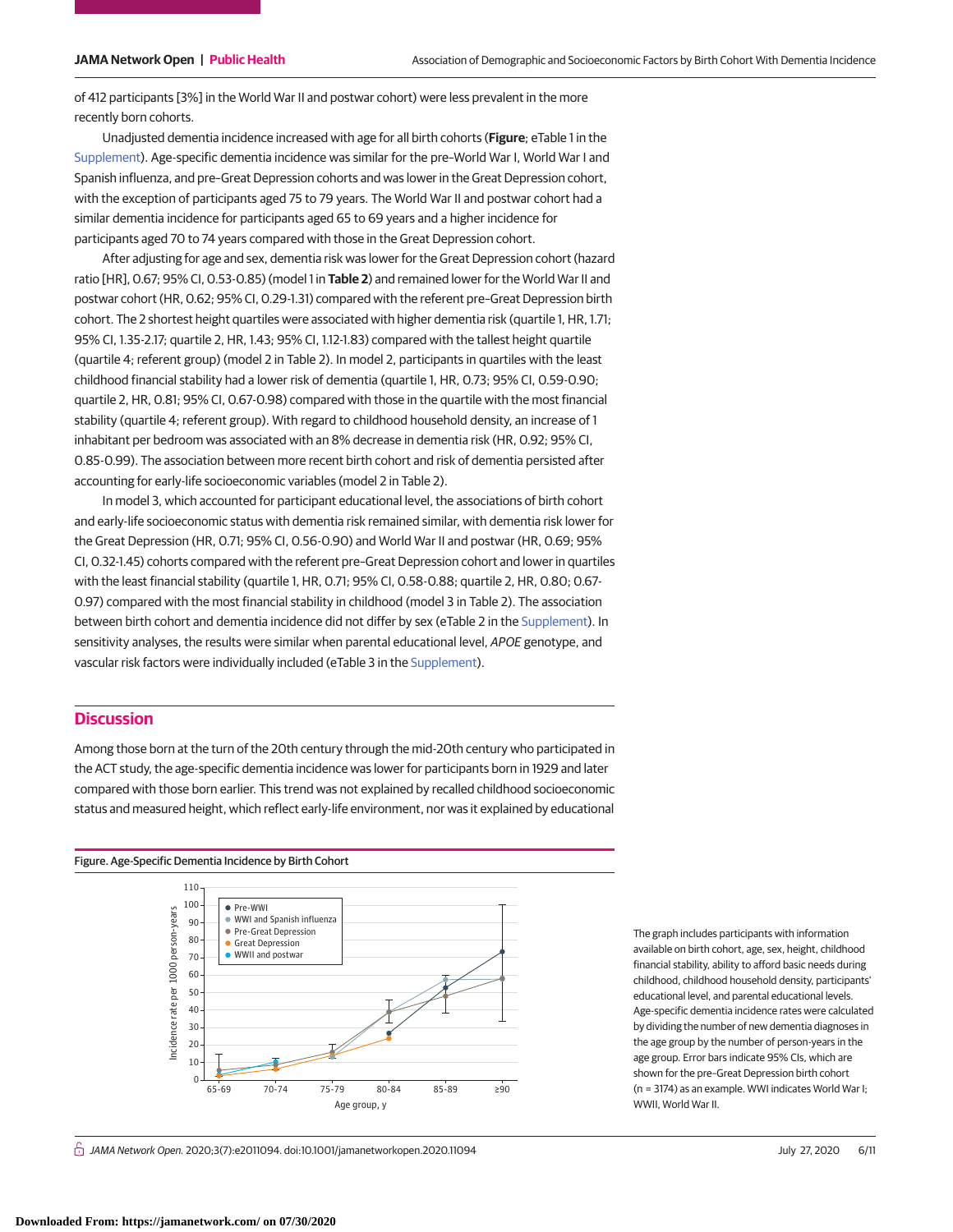level and vascular risk as an older adult. The literature on secular dementia trends reports a decrease in dementia incidence starting in the 1990s.<sup>1-5</sup> This timing is consistent with participants in the 1929 to 1939 birth cohorts who are entering the eighth decade of life, when dementia risk increases.<sup>2,4,31</sup> Political and economic changes during the first half of the 20th century may have had different implications for dementia risk based on the participant's age during those experiences.<sup>32</sup> Analysis by birth cohort captures this intersection of age and calendar time. Our results suggest that societallevel changes in the first half of the 20th century that were not captured by the individual early-life measures or the educational levels used in this study may have been associated with decreases in dementia incidence.

The 40% decrease in the US mortality rate from 1900 to 1940 was likely owing to the decrease in infectious diseases,<sup>33</sup> which disproportionately occur in the young. The decrease in dementia incidence observed in the ACT study began with birth cohorts who were born in the middle of this period. These early-life health gains may be factors in the decreased dementia incidence. Although we accounted for family-level socioeconomic status variables and height, these variables may not have captured all changes, such as economic innovation<sup>13</sup> and nutritional improvement,<sup>12</sup> that may have been associated with decreases in mortality. In addition, variables included in this study may not have captured public heath improvements during this period.<sup>33</sup> It is possible that unmeasured differences were more important for assessing dementia risk by birth cohort than the socioeconomic factors we measured.

Across birth cohorts, participants with lower financial status and greater household density in childhood had a lower risk of developing dementia, which is inconsistent with our hypothesis and the results of previous studies.<sup>34,35</sup> While the Great Depression was a time of financial hardship, those in the pre–Great Depression and the World War I and Spanish influenza birth cohorts were the least likely to report the ability to afford both basic needs and small luxuries, and they had the smallest proportion of participants reporting the most stable childhood financial quartile. This pattern may

|                                                  | Hazard ratio (95% CI) |                      |                      |
|--------------------------------------------------|-----------------------|----------------------|----------------------|
| Characteristic                                   | Model 1 <sup>b</sup>  | Model 2 <sup>c</sup> | Model 3 <sup>d</sup> |
| Birth cohort                                     |                       |                      |                      |
| Pre-WWI                                          | $0.91(0.71-1.17)$     | $0.89(0.69-1.14)$    | $0.86(0.67-1.11)$    |
| <b>WWI and Spanish influenza</b>                 | $1.08(0.90-1.31)$     | $1.08(0.89-1.31)$    | $1.05(0.87 - 1.27)$  |
| <b>Pre-Great Depression</b>                      | 1 [Reference]         | 1 [Reference]        | 1 [Reference]        |
| <b>Great Depression</b>                          | $0.67(0.53 - 0.85)$   | $0.68(0.54-0.87)$    | $0.71(0.56 - 0.90)$  |
| WWII and postwar                                 | $0.62(0.29-1.31)$     | $0.65(0.31-1.37)$    | $0.69(0.32 - 1.45)$  |
| Female sex                                       | $1.13(1.00-1.29)$     | $1.14(1.01-1.30)$    | $1.12(0.98-1.27)$    |
| Height <sup>e</sup>                              |                       |                      |                      |
| Quartile 1                                       | <b>NA</b>             | $1.71(1.35-2.17)$    | $1.68(1.32-2.13)$    |
| Quartile 2                                       | <b>NA</b>             | $1.43(1.12-1.83)$    | $1.42(1.11-1.82)$    |
| Quartile 3                                       | <b>NA</b>             | $1.61(1.26-2.07)$    | $1.60(1.25-2.06)$    |
| <b>Ouartile 4</b>                                | 1 [Reference]         | 1 [Reference]        | 1 [Reference]        |
| Childhood financial stability <sup>f</sup>       |                       |                      |                      |
| Quartile 1                                       | 1 [Reference]         | $0.73(0.59 - 0.90)$  | $0.71(0.58-0.88)$    |
| <b>Ouartile 2</b>                                | <b>NA</b>             | $0.81(0.67 - 0.98)$  | $0.80(0.67 - 0.97)$  |
| Ouartile 3                                       | <b>NA</b>             | $0.96(0.81 - 1.13)$  | $0.94(0.80-1.11)$    |
| <b>Ouartile 4</b>                                | <b>NA</b>             | 1 [Reference]        | 1 [Reference]        |
| Ability to afford basic needs and small luxuries |                       |                      |                      |
| Neither                                          | <b>NA</b>             | $1.20(0.94-1.52)$    | $1.17(0.92 - 1.49)$  |
| Basic needs only                                 | <b>NA</b>             | $1.17(1.00-1.37)$    | $1.15(0.99-1.34)$    |
| <b>Both</b>                                      | 1 [Reference]         | 1 [Reference]        | 1 [Reference]        |
| Higher childhood household density               | <b>NA</b>             | $0.92(0.85 - 0.99)$  | $0.91(0.84 - 0.98)$  |
| Participant educational level ≤ high school      | <b>NA</b>             | <b>NA</b>            | $1.23(1.07-1.40)$    |

Abbreviations: NA, not applicable; WWI, World War I; WWII, World War II.

- <sup>a</sup> Includes 4277 total participants.
- b Model 1 includes birth cohort, age, and sex.
- <sup>c</sup> Model 2 includes birth cohort, age, sex, height, childhood financial stability, childhood ability to afford basic needs, and childhood household density.
- <sup>d</sup> Model 3 includes birth cohort, age, sex, height, childhood financial stability, childhood ability to afford basic needs, childhood household density, and participant educational level.
- <sup>e</sup> Quartile 1 indicates shortest height, and quartile 4 indicates tallest height.
- <sup>f</sup> Quartile 1 indicates least financial stability and quartile 4 indicates most financial stability.

 $\stackrel{\curvearrowright}{\cap}$  JAMA Network Open. 2020;3(7):e2011094. doi:10.1001/jamanetworkopen.2020.11094 (Reprinted) July 27, 2020 7/11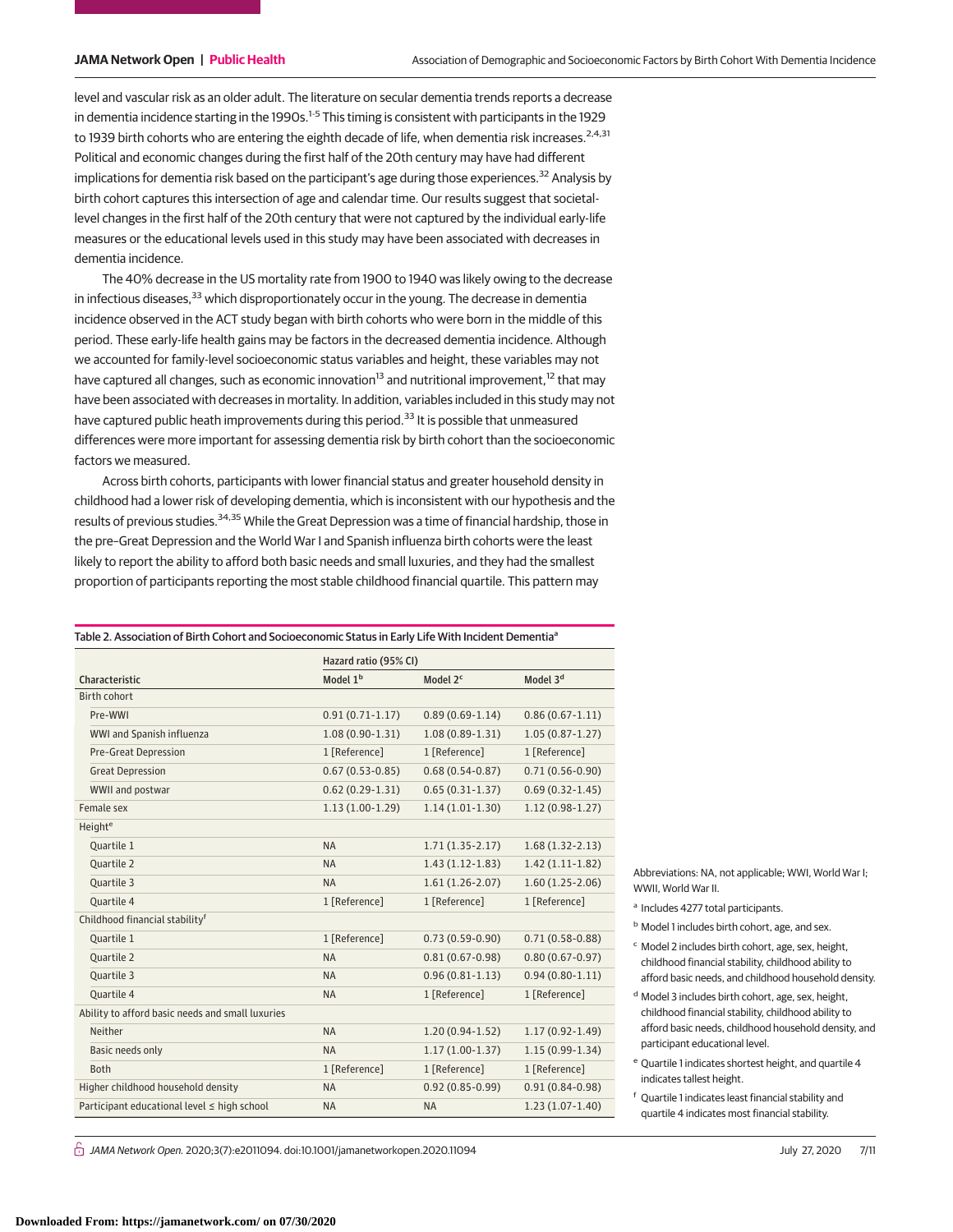reflect problems with measurement or sample selection. Participant responses may reflect experiences in later childhood and early adolescence, as recall of early-life experiences may be difficult. In contrast, parental educational levels, which were constant throughout childhood and adolescence for most of the birth cohorts, were higher for the World War I and Spanish influenza cohort and the pre–Great Depression cohort compared with cohorts born earlier. This pattern suggests a higher early-life standard of living in the more recent birth cohorts. Another possibility is that because these 2 birth cohorts were the oldest, those who survived to participate in the study were able to compensate for adverse early-life environments or had less accurate recall than younger participants.

Our study considered death as a competing risk, while a previous case-control study did not.34,35 Most ACT participants were members of Kaiser Permanente Washington (formerly Group Health) when they were younger than 65 years, during which they primarily received health insurance through large employers. It is likely that those with lower financial status and higher household density during childhood survived adverse experiences to be able to participate the sample.

Together with height, an individual's parental educational level, childhood financial stability, and childhood household density are likely to reflect their early-life environment. These variables did not explain the decrease in dementia incidence among the more recent birth cohorts. In a minimally adjusted model, the decrease in dementia incidence began with the Great Depression birth cohort, suggesting that societal-level experiences during later childhood to adolescence may have been more important than those during the in-utero through early childhood phase. If this earliest stage of life were important for dementia incidence, we would expect those born in the Great Depression cohort to have the greatest dementia risk. The largest difference in college completion was found between the pre–Great Depression and Great Depression birth cohorts. This disruption to economic opportunity for those born in the pre–Great Depression years may have had implications for dementia risk. The inclusion of late-life vascular risk factors did not appreciably alter the association between a more recent birth cohort and a lower incidence of dementia, which is consistent with analyses of the Einstein Aging Cohort<sup>10</sup> and the Framingham Heart Study, which considered the cohort of study entry.<sup>1</sup>

We found similar associations between birth cohort and decreased dementia incidence in 2 previous studies. An analysis of the English Longitudinal Study of Aging examined 2 birth cohorts based on birth-year median (1902-1925 and 1926-1943),<sup>9</sup> and an analysis of the Einstein Aging Study used a data-focused approach to detect a changing point in continuous birth years.<sup>10</sup> Our birth cohort categories were based on historically meaningful events. Because the ACT study is larger than the Einstein Aging Study, we were able to separate participants born after 1928 into 2 groups. In the ACT study, the most recent birth cohort (1940–1949) had higher educational levels and childhood financial stability compared with cohorts born earlier. Such categorization also allowed for the separation of worldwide economic disruption from family-level financial stability.

Our analysis may not have captured differences in adult social experiences. Educational level is associated with subsequent occupation and employment patterns. However, birth cohort may reflect experience of events during the 20th century that had broad implications, regardless of educational level. For example, men born in the first 2 decades of the 20th century are likely to have served in the armed forces during World War II and to have benefitted from the GI bill. Men and women from those birth cohorts would also have benefitted from the postwar economic expansion. Our analysis did not capture such adult experiences.

## **Limitations**

Our study has several limitations. Participants in older cohorts necessarily had to survive longer to be included in the study. Because the greatest risk factor for dementia is age, the requirement of survival among the pre–World War I and World War I and Spanish influenza birth cohorts as a requirement to enter the ACT study may create differences in dementia risk that are difficult to detect in these

 $\bigcap$  JAMA Network Open. 2020;3(7):e2011094. doi:10.1001/jamanetworkopen.2020.11094 (Reprinted) July 27, 2020 8/11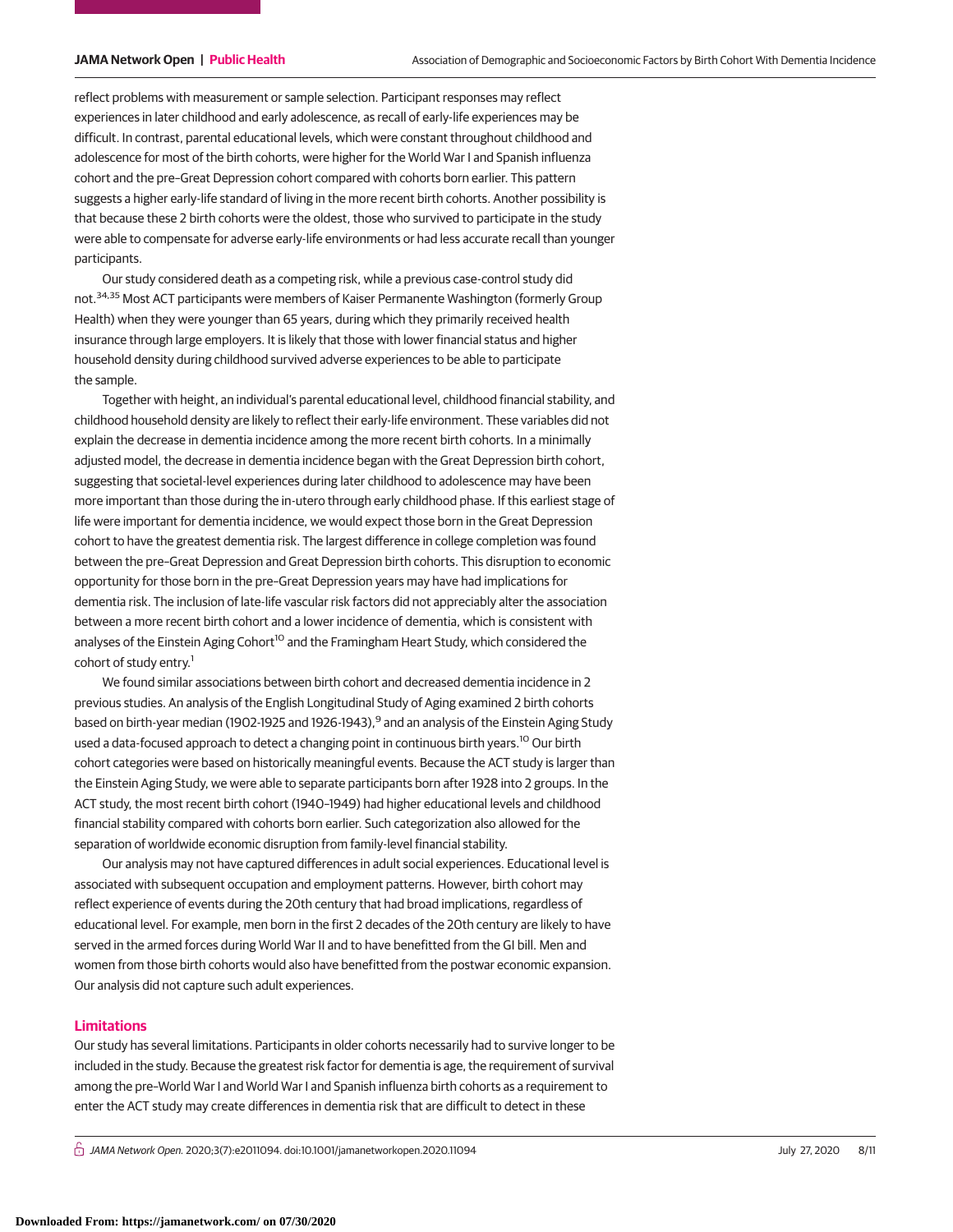groups. Our results suggest that the most recent birth cohorts may continue to experience lower age-specific dementia incidence. However, follow-up period is shorter in these birth cohorts. The ACT study participants are from 1 health system in the Pacific Northwest, and their educational level is high. The cohort is a random sample of age-eligible members of Kaiser Permanente Washington; results therefore reflect this specific population but may not be generalizable to the US population. Our results are consistent with a sample from the Bronx, New York,<sup>10</sup> and a nationally representative sample from the United Kingdom, $9$  suggesting that the decrease in dementia incidence by birth cohort may be a widespread phenomenon. Because ACT study participants may be socioeconomically advantaged, the measures of early-life environment included in this study may not be sensitive enough to detect meaningful differences that have implications for dementia incidence trends by birth cohort.

The study did not include key health variables from later in the life course that are associated with dementia risk, notably midlife hypertension, hearing loss, late-life depression, diabetes, physical inactivity, and social isolation.<sup>6</sup> As the ACT study is currently collecting data on most of these variables, future studies will be able to more fully capture life-course dementia risk factors. As a longstanding study, the follow-up included substantial age overlap of multiple birth cohorts, which had been a limitation in previous studies.<sup>9</sup> Dementia diagnosis procedures have been consistent throughout the study. The large size of the ACT study and the theoretical basis of the cohort groups allowed for the inclusion of 2 cohort groups born after 1928 that aligned with historically meaningful events, whereas previous studies have considered only 1 group born after the mid-1920s.<sup>9,10</sup>

Dementia incidence has decreased in more recent birth cohorts. Our measures of early-life socioeconomic status and educational level do not account for these differences in this study population. Birth cohort may reflect other historical and social changes that occurred during childhood or adulthood.

# **Conclusions**

The historical perspective of dementia risk highlights the need to consider social risk factors across the life course. Further follow-up is required to confirm dementia incidence patterns of those born during World War II and postwar and of those with the oldest ages who were born during the Great Depression period, which may illuminate differences by early-life environment not yet evident.

### **ARTICLE INFORMATION**

**Accepted for Publication:** May 9, 2020.

**Published:** July 27, 2020. doi[:10.1001/jamanetworkopen.2020.11094](https://jama.jamanetwork.com/article.aspx?doi=10.1001/jamanetworkopen.2020.11094&utm_campaign=articlePDF%26utm_medium=articlePDFlink%26utm_source=articlePDF%26utm_content=jamanetworkopen.2020.11094)

**Open Access:** This is an open access article distributed under the terms of the [CC-BY License.](https://jamanetwork.com/journals/jamanetworkopen/pages/instructions-for-authors#SecOpenAccess/?utm_campaign=articlePDF%26utm_medium=articlePDFlink%26utm_source=articlePDF%26utm_content=jamanetworkopen.2020.11094) © 2020 Tom SE et al. JAMA Network Open.

**Corresponding Author:** Sarah E. Tom, PhD, MPH, Department of Neurology, Columbia University, Neurological Institute of New York, 710 W 168th St, New York, NY 10032 [\(st3144@cumc.columbia.edu\)](mailto:st3144@cumc.columbia.edu).

**Author Affiliations:** Department of Neurology, Columbia University, New York, New York (Tom, Stern); Department of Epidemiology, Columbia University, New York, New York (Tom); Department of Biostatistics, Columbia University, New York, New York (Phadke); Department of Biostatistics, Epidemiology, and Informatics, University of Pennsylvania, Philadelphia (Hubbard); Department of Medicine, University of Washington, Seattle (Crane); Kaiser Permanente Washington Health Research Institute, Seattle (Larson).

**Author Contributions:** Dr Tom had full access to all of the data in the study and takes responsibility for the integrity of the data and the accuracy of the data analysis.

Concept and design: Tom, Crane, Larson.

Acquisition, analysis, or interpretation of data: All authors.

Drafting of the manuscript: Tom, Phadke, Larson.

 $\bigcap$  JAMA Network Open. 2020;3(7):e2011094. doi:10.1001/jamanetworkopen.2020.11094 (Reprinted) July 27, 2020 9/11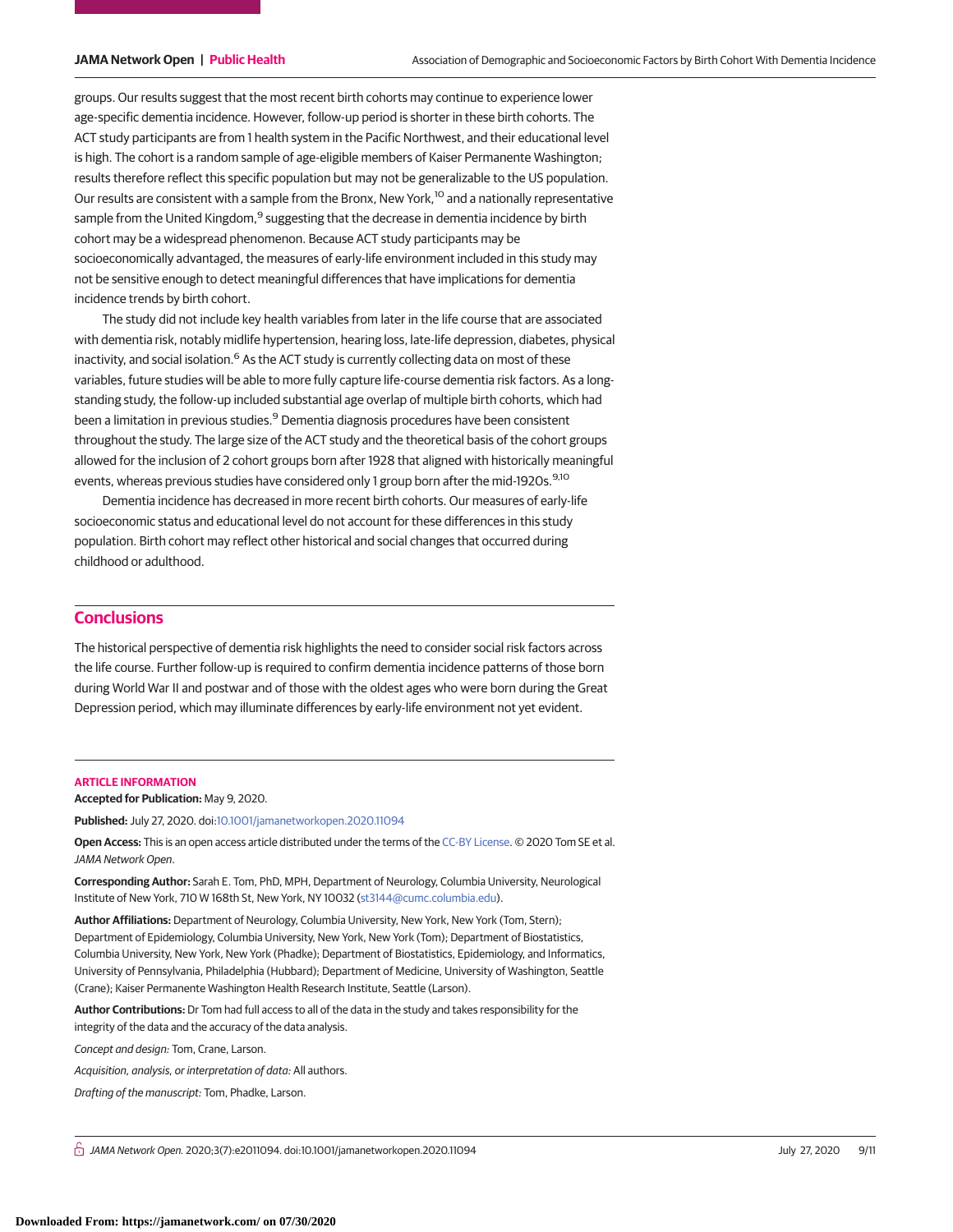Critical revision of the manuscript for important intellectual content: Tom, Hubbard, Crane, Stern, Larson.

Statistical analysis: Tom, Phadke, Hubbard.

Obtained funding: Crane, Larson.

Administrative, technical, or material support: Crane, Larson.

Supervision: Crane, Stern.

**Conflict of Interest Disclosures:** Dr Tom reported receiving grants from the National Institute on Aging and the National Institutes of Health during the conduct of the study. Dr Hubbard reported receiving grants from the National Institutes of Health during the conduct of the study and grants from Humana and Pfizer outside the submitted work. Dr Crane reported receiving grants from the National Institutes of Health during the conduct of the study. Dr Stern reported receiving grants from the National Institutes of Health during the conduct of the study. Dr Larson reported receiving grants from the National Institutes of Health and royalties from UpToDate during the conduct of the study. No other disclosures were reported.

**Funding/Support:** This work was supported by grants U01AG006781 and K01AG050723 from the National Institute on Aging.

**Role of the Funder/Sponsor:** The funders had no role in the design and conduct of the study; collection, management, analysis, and interpretation of the data; preparation, review, or approval of the manuscript; and decision to submit the manuscript for publication.

### **REFERENCES**

**1**. Satizabal CL, Beiser AS, Chouraki V, Chene G, Dufouil C, Seshadri S. Incidence of dementia over three decades in the Framingham Heart Study. N Engl J Med. 2016;374(6):523-532. doi[:10.1056/NEJMoa1504327](https://dx.doi.org/10.1056/NEJMoa1504327)

**2**. Rajan KB, Weuve J, Barnes LL, Wilson RS, Evans DA. Prevalence and incidence of clinically diagnosed Alzheimer's disease dementia from 1994 to 2012 in a population study. Alzheimers Dement. 2019;15(1):1-7. doi[:10.](https://dx.doi.org/10.1016/j.jalz.2018.07.216) [1016/j.jalz.2018.07.216](https://dx.doi.org/10.1016/j.jalz.2018.07.216)

**3**. Noble JM, Schupf N, Manly JJ, Andrews H, Tang M-X, Mayeux R. Secular trends in the incidence of dementia in a multi-ethnic community.J Alzheimers Dis. 2017;60(3):1065-1075. doi[:10.3233/JAD-170300](https://dx.doi.org/10.3233/JAD-170300)

**4**. Schrijvers EMC, Verhaaren BFJ, Koudstaal PJ, Hofman A, Ikram MA, Breteler MMB. Is dementia incidence declining?: trends in dementia incidence since 1990 in the Rotterdam Study. Neurology. 2012;78(19):1456-1463. doi[:10.1212/WNL.0b013e3182553be6](https://dx.doi.org/10.1212/WNL.0b013e3182553be6)

**5**. Gao S, Burney HN, Callahan CM, Purnell CE, Hendrie HC. Incidence of dementia and Alzheimer disease over time: a meta-analysis.J Am Geriatr Soc. 2019;67(7):1361-1369. doi[:10.1111/jgs.16027](https://dx.doi.org/10.1111/jgs.16027)

**6**. Livingston G, Sommerlad A, Orgeta V, et al. Dementia prevention, intervention, and care. Lancet. 2017;390 (10113):2673-2734. doi[:10.1016/S0140-6736\(17\)31363-6](https://dx.doi.org/10.1016/S0140-6736(17)31363-6)

**7**. Skoog I. Dementia: dementia incidence—the times, they are a-changing. Nat Rev Neurol. 2016;12(6):316-318. doi[:10.1038/nrneurol.2016.55](https://dx.doi.org/10.1038/nrneurol.2016.55)

**8**. Rocca WA. Time, sex, gender, history, and dementia. Alzheimer Dis Assoc Disord. 2017;31(1):76-79. doi[:10.1097/](https://dx.doi.org/10.1097/WAD.0000000000000187) [WAD.0000000000000187](https://dx.doi.org/10.1097/WAD.0000000000000187)

**9**. Cadar D, Lassale C, Davies H, Llewellyn DJ, Batty GD, Steptoe A. Individual and area-based socioeconomic factors associated with dementia incidence in England: evidence from a 12-year follow-up in the English Longitudinal Study of Ageing.JAMA Psychiatry. 2018;75(7):723-732. doi[:10.1001/jamapsychiatry.2018.1012](https://jama.jamanetwork.com/article.aspx?doi=10.1001/jamapsychiatry.2018.1012&utm_campaign=articlePDF%26utm_medium=articlePDFlink%26utm_source=articlePDF%26utm_content=jamanetworkopen.2020.11094)

**10**. Derby CA, Katz MJ, Lipton RB, Hall CB. Trends in dementia incidence in a birth cohort analysis of the Einstein Aging Study.JAMA Neurol. 2017;74(11):1345-1351. doi[:10.1001/jamaneurol.2017.1964](https://jama.jamanetwork.com/article.aspx?doi=10.1001/jamaneurol.2017.1964&utm_campaign=articlePDF%26utm_medium=articlePDFlink%26utm_source=articlePDF%26utm_content=jamanetworkopen.2020.11094)

**11**. Rocca WA, Petersen RC, Knopman DS, et al. Trends in the incidence and prevalence of Alzheimer's disease, dementia, and cognitive impairment in the United States. Alzheimers Dement. 2011;7(1):80-93. doi[:10.1016/j.jalz.](https://dx.doi.org/10.1016/j.jalz.2010.11.002) [2010.11.002](https://dx.doi.org/10.1016/j.jalz.2010.11.002)

**12**. McKeown T. The Modern Rise of Population. Academic Press; 1976.

**13**. Fogel RW. Economic growth, population theory, and physiology: the bearing of long-term processes on the making of economic policy. National Bureau of Economic Research working paper 4638. February 1994. Accessed July 2019. <https://www.nber.org/papers/w4638.pdf>

**14**. Knickmeyer RC, Gouttard S, Kang C, et al. A structural MRI study of human brain development from birth to 2 years.J Neurosci. 2008;28(47):12176-12182. doi[:10.1523/JNEUROSCI.3479-08.2008](https://dx.doi.org/10.1523/JNEUROSCI.3479-08.2008)

**15**. Levitt P. Structural and functional maturation of the developing primate brain.J Pediatr. 2003;143(4)(suppl): S35-S45. doi[:10.1067/S0022-3476\(03\)00400-1](https://dx.doi.org/10.1067/S0022-3476(03)00400-1)

 $\bigcap$  JAMA Network Open. 2020;3(7):e2011094. doi:10.1001/jamanetworkopen.2020.11094 (Reprinted) July 27, 2020 10/11